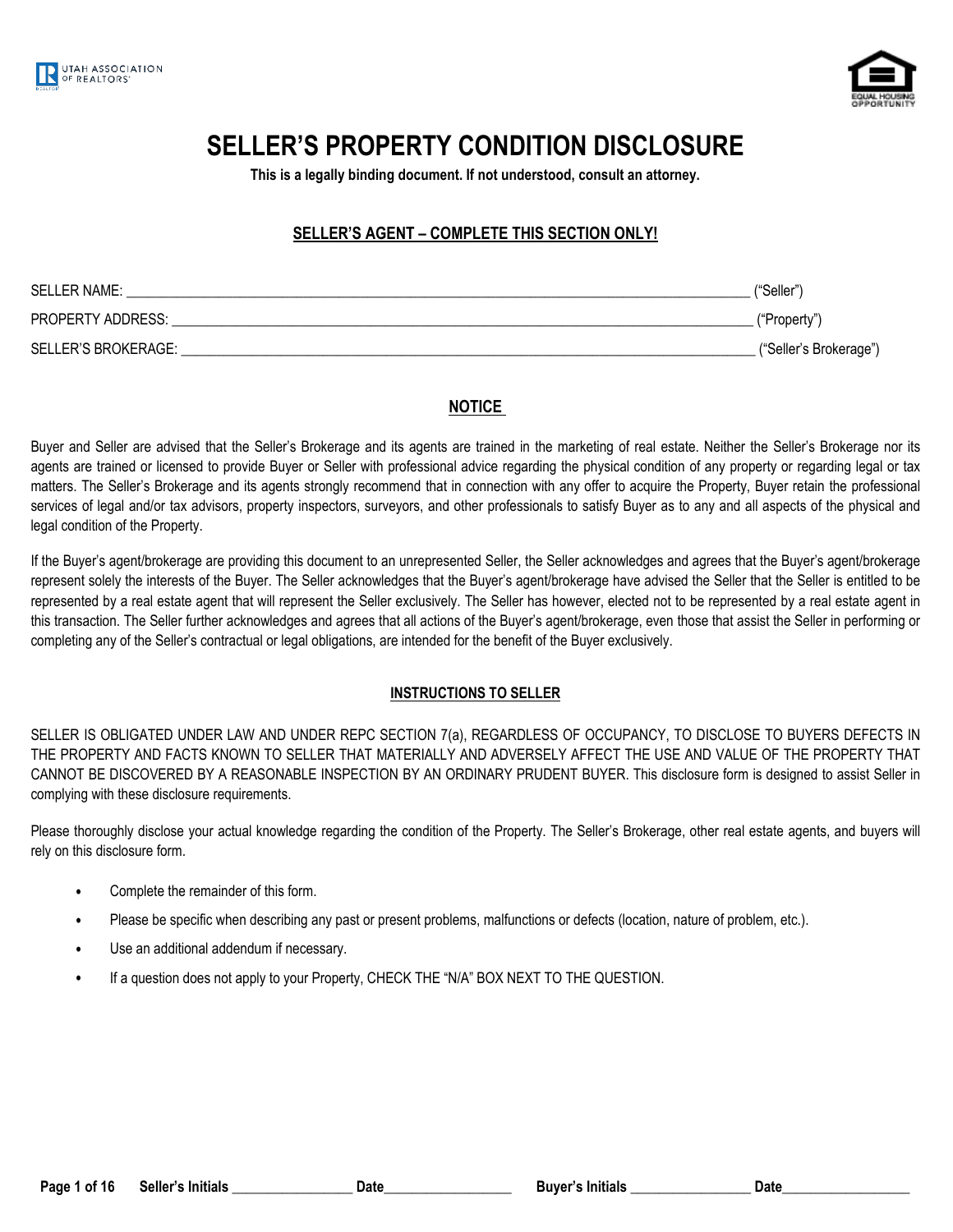|      | <b>OWNERSHIP</b>                                                                                                                                                                                                                       | <b>YES</b> | <b>NO</b> | N/A |
|------|----------------------------------------------------------------------------------------------------------------------------------------------------------------------------------------------------------------------------------------|------------|-----------|-----|
|      | <b>Months</b>                                                                                                                                                                                                                          |            |           |     |
| В.   | Does the Seller currently occupy the Property?                                                                                                                                                                                         |            |           |     |
| İ.   | If No, when did the Seller last occupy the Property? ___________________________ (Date)                                                                                                                                                |            |           |     |
|      | <b>OR</b>                                                                                                                                                                                                                              |            |           |     |
|      | The Seller never occupied the Property                                                                                                                                                                                                 |            |           |     |
| ii.  | If the Seller has occupied the Property, approximately how long did the Seller occupy the Property?                                                                                                                                    |            |           |     |
|      | Vears and ___________ Months                                                                                                                                                                                                           |            |           |     |
|      | C. Is the Property or any portion of it, currently being used as a rental?                                                                                                                                                             |            |           |     |
| Ť.   | If "Yes", to your knowledge does that use comply with local zoning and restrictive covenants, if any?                                                                                                                                  |            |           |     |
| ii.  |                                                                                                                                                                                                                                        |            |           |     |
| iii. | During the time the Seller has owned the Property, has the Property ever been rented or leased?                                                                                                                                        |            |           |     |
|      | iv. If "Yes" to your best knowledge, approximately how long was the property rented or leased?                                                                                                                                         |            |           |     |
|      |                                                                                                                                                                                                                                        |            |           |     |
|      | Years and __________ Months                                                                                                                                                                                                            |            |           |     |
|      |                                                                                                                                                                                                                                        |            |           |     |
|      | 2. ADDITIONS/REMODELS/COMPLETIONS                                                                                                                                                                                                      | <b>YES</b> | <b>NO</b> | N/A |
| А.   | With the exceptions of cosmetic upgrades to the Property (such as carpet, paint, wallpaper, etc.), have you remodeled, made<br>any room additions, made structural modifications or other alterations or improvements to the Property? |            |           |     |
| i.   | If "Yes", please describe, to your knowledge, the nature of any such remodel/alteration work, were any permits issued, were<br>any permits closed, and who completed the remodel/alteration work:                                      |            |           |     |
|      |                                                                                                                                                                                                                                        |            |           |     |
|      |                                                                                                                                                                                                                                        |            |           |     |
|      |                                                                                                                                                                                                                                        |            |           |     |
|      |                                                                                                                                                                                                                                        |            |           |     |
| В.   | To your knowledge, did any former owners make any additions, structural changes, or alterations to the Property?                                                                                                                       |            |           |     |
| i.   | If "Yes", please describe, to your knowledge, the nature of any such remodel/alteration work, were any permits issued, were<br>any permits closed, and who completed the remodel/alteration work:                                      |            |           |     |
|      |                                                                                                                                                                                                                                        |            |           |     |
|      |                                                                                                                                                                                                                                        |            |           |     |
|      |                                                                                                                                                                                                                                        |            |           |     |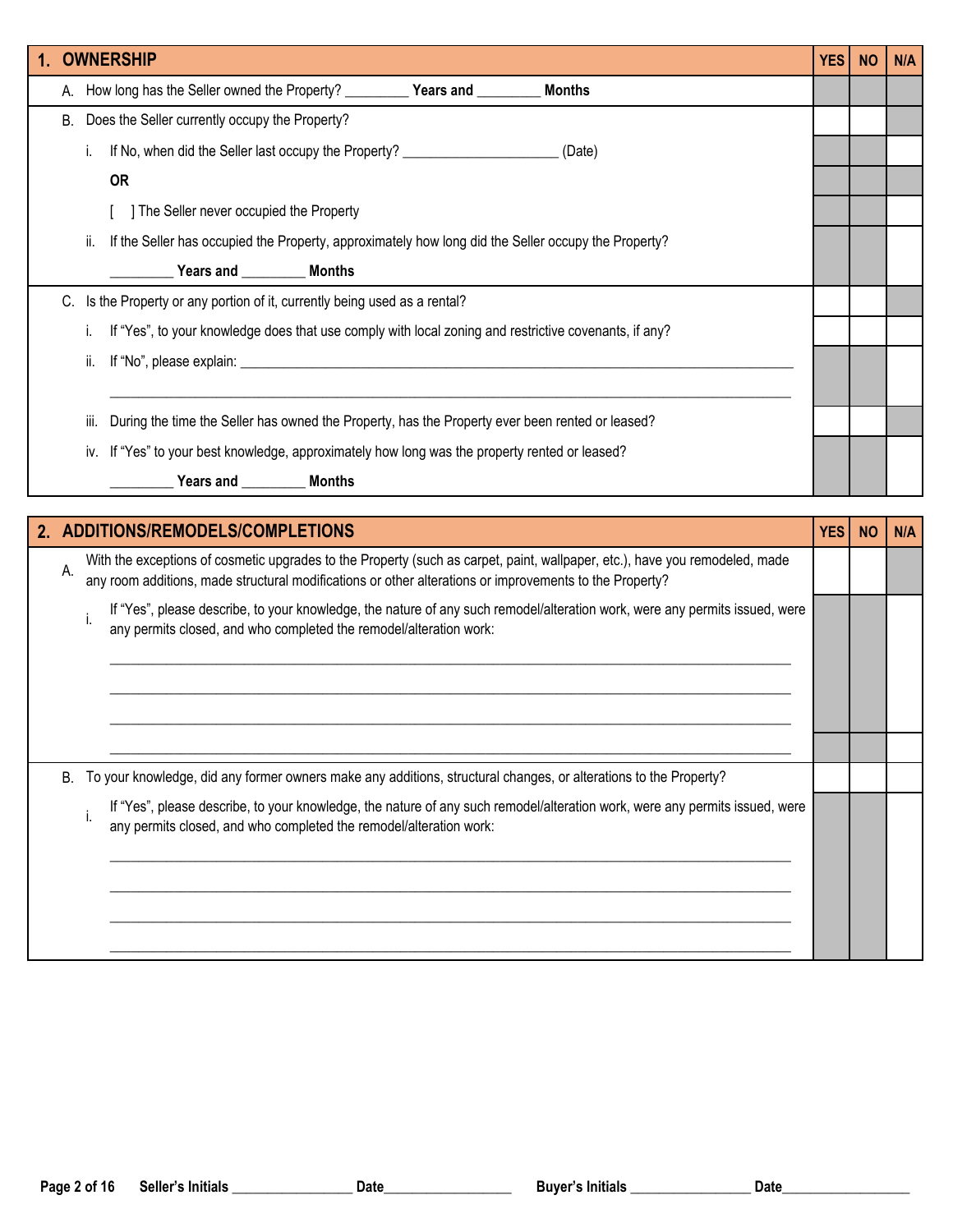| If "Yes", please describe, to your knowledge, the nature of any such remodel/alteration work, were any permits issued, were<br>any permits closed, and who completed the remodel/alteration work: | C. To your knowledge, did any property managers or tenants make additions, structural changes, or alterations to the Property? |  |  |
|---------------------------------------------------------------------------------------------------------------------------------------------------------------------------------------------------|--------------------------------------------------------------------------------------------------------------------------------|--|--|
|                                                                                                                                                                                                   |                                                                                                                                |  |  |

|    | 3. USE OF THE PROPERTY                                                                                                                                                                                                                      | <b>YES</b> | <b>NO</b> | <b>N/A</b> |
|----|---------------------------------------------------------------------------------------------------------------------------------------------------------------------------------------------------------------------------------------------|------------|-----------|------------|
| Α. | Are you aware of any past or present non-conforming or illegal uses of the Property (such as renting the Property in violation of<br>local zoning laws, or renting the Property without a business license where such license is required)? |            |           |            |
|    | If "Yes", please describe, to your knowledge, the nature of any such non-conforming or illegal use(s):                                                                                                                                      |            |           |            |
|    |                                                                                                                                                                                                                                             |            |           |            |
| B. | Are you aware of any existing or threatened legal action affecting the Property?                                                                                                                                                            |            |           |            |
|    | If "Yes", please describe, to your knowledge, the nature of any such legal action:                                                                                                                                                          |            |           |            |
|    |                                                                                                                                                                                                                                             |            |           |            |
| C. | Are you you aware of any past or present violations of any local, state, or federal law or regulation, or of any restrictive<br>covenants relating to the Property?                                                                         |            |           |            |
|    | If "Yes", please describe, to your knowledge, the nature of any such violations:                                                                                                                                                            |            |           |            |
|    |                                                                                                                                                                                                                                             |            |           |            |
|    | To your knowledge, is any portion of the Property presently assessed, for property tax purposes, as "Greenbelt"?                                                                                                                            |            |           |            |

|    | 4. ROOF                                                                                                                                                                | <b>YES</b> | <b>NO</b> | N/A |
|----|------------------------------------------------------------------------------------------------------------------------------------------------------------------------|------------|-----------|-----|
|    | A. Are you aware of any past or present leaks in the roof?                                                                                                             |            |           |     |
|    | If "Yes", please describe, to your knowledge, the nature and location of any past or present leaks:                                                                    |            |           |     |
|    |                                                                                                                                                                        |            |           |     |
| Β. | Other than leaks, are you aware of any past or present problems or defects with the roof, for example, structural issues, dry rot,<br>moisture and/or ice damage, etc? |            |           |     |
|    | If "Yes", please describe, to your knowledge, the nature and location of any past or present problems or defects with the<br>roof:                                     |            |           |     |
|    |                                                                                                                                                                        |            |           |     |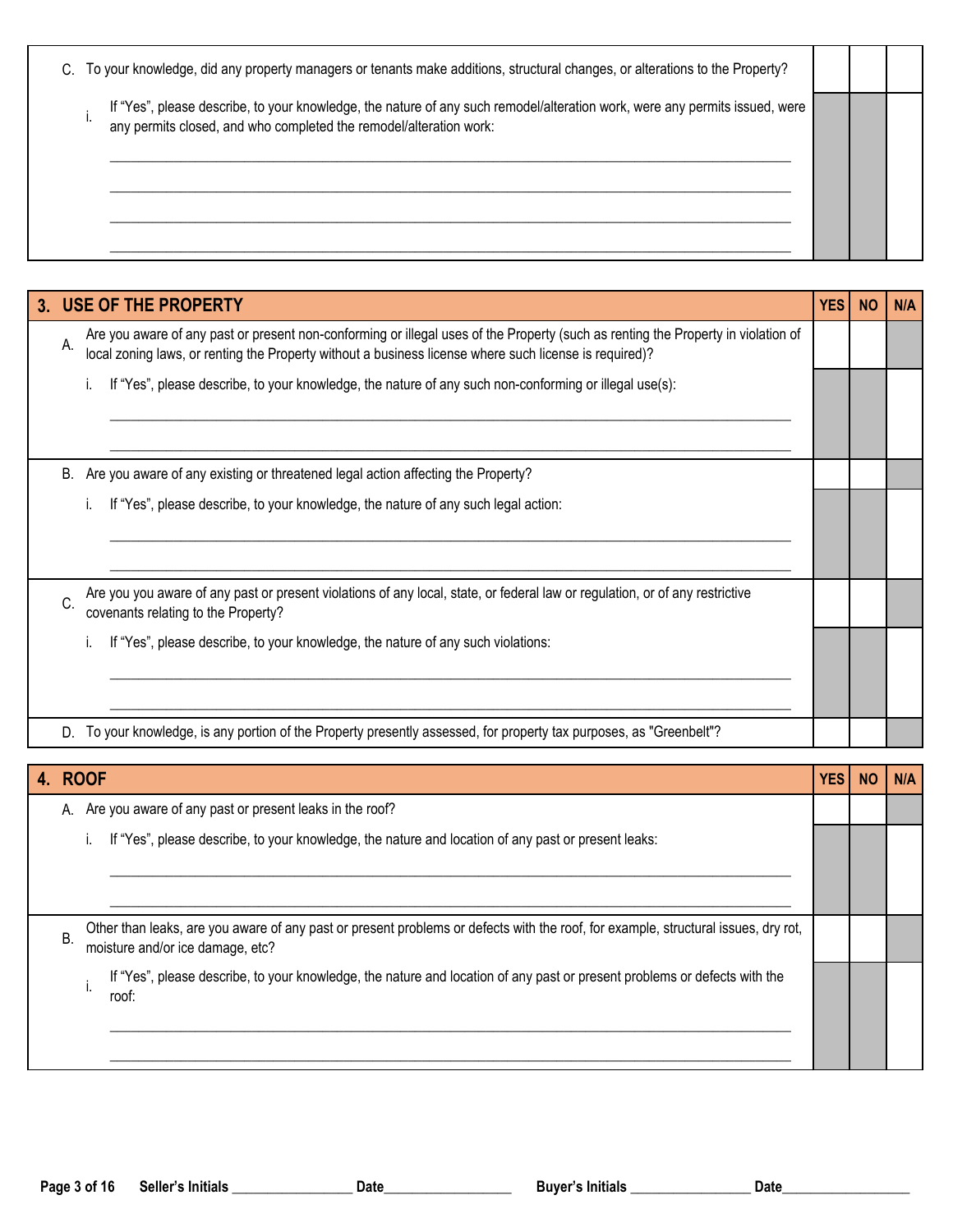|    | C. Has all or any portion of the roof been repaired or replaced during your ownership?                                                                                                                                                          |  |  |
|----|-------------------------------------------------------------------------------------------------------------------------------------------------------------------------------------------------------------------------------------------------|--|--|
|    | If "Yes", please describe, to your knowledge, when any roof repairs/replacements took place, the nature of any roof<br>repairs/replacements, were any permits issued, were any permits closed, and who completed the roof repairs/replacements: |  |  |
| D. | To your knowledge, are there any written warranties presently in place for the roof?                                                                                                                                                            |  |  |
|    | If "Yes", please attach copies of any warranties in your possession.                                                                                                                                                                            |  |  |

|    | 5. NATURAL GAS, ELECTRICITY, PHONE, TV, INTERNET                                                                                                                                    |  |  |
|----|-------------------------------------------------------------------------------------------------------------------------------------------------------------------------------------|--|--|
| А. | Are you aware of any past or present problems with utility service to the Property or with any of the utility service systems, for<br>example, poor phone reception, internet, etc? |  |  |
|    | If "Yes", please describe, to your knowledge, the nature of any past or present problems with utility service or utility systems:                                                   |  |  |

|    | <b>CULINARY WATER</b>                                                                                                                                                                           |            |           |            |
|----|-------------------------------------------------------------------------------------------------------------------------------------------------------------------------------------------------|------------|-----------|------------|
|    | Culinary water service for the Property is provided by (check applicable box below):                                                                                                            | <b>YES</b> | <b>NO</b> | <b>N/A</b> |
|    | Governmental Entity (city, town, water district, etc.).                                                                                                                                         |            |           |            |
|    | Name of Governmental Entity water service provider: _____________________________                                                                                                               |            |           |            |
| Β. | Are you aware of any past or present problems with any water service provided to the Property by the Governmental Entity, i.e.,<br>water quality, inadequate or excessive water pressure, etc.? |            |           |            |
|    | If "Yes", please describe, to your knowledge, the nature of any such problems:                                                                                                                  |            |           |            |
|    |                                                                                                                                                                                                 |            |           |            |
|    |                                                                                                                                                                                                 |            |           |            |
|    | Water Company.                                                                                                                                                                                  |            |           |            |
|    |                                                                                                                                                                                                 |            |           |            |
| В. | Contact information for Water Company:<br><u> 1980 - Jan Samuel Barbara, martin da shekara tshkollari ta 1980 - Andrew Samuel Barbara (</u>                                                     |            |           |            |
|    | Please attach a copy of any water share certificates in your possession.                                                                                                                        |            |           |            |
| D. | To your knowledge, are water share assessments paid in full?                                                                                                                                    |            |           |            |
| E. | Are you aware of any past or present problems with any water service provided to the Property by the Water Company, i.e.,<br>water quality, inadequate or excessive water pressure, etc.?       |            |           |            |
|    | If "Yes", please describe, to your knowledge, the nature of any such problems:                                                                                                                  |            |           |            |
|    |                                                                                                                                                                                                 |            |           |            |
|    |                                                                                                                                                                                                 |            |           |            |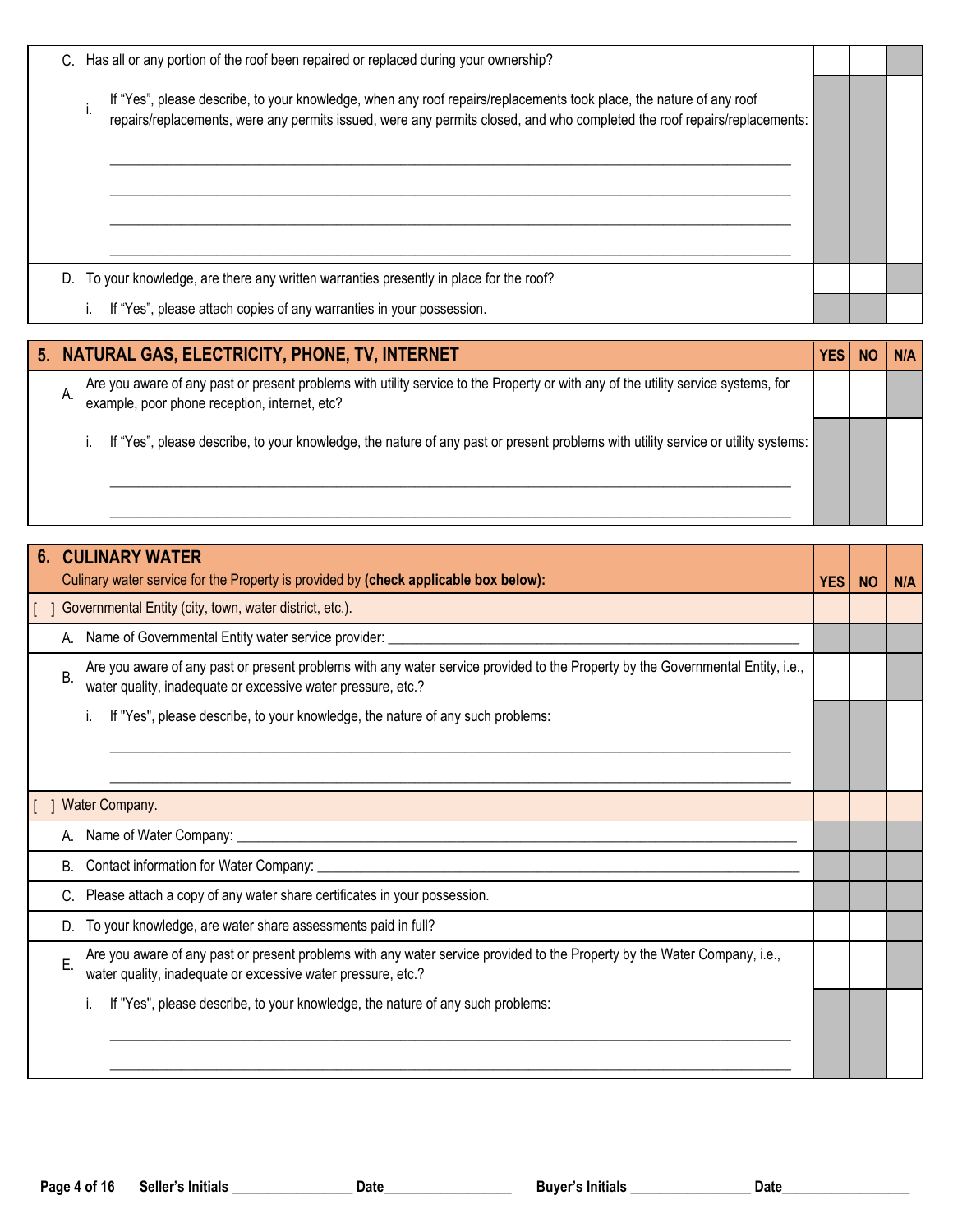|    | Private Water Right (Well, Spring, ect.).                                                                                                                                       |  |  |
|----|---------------------------------------------------------------------------------------------------------------------------------------------------------------------------------|--|--|
|    | A. Is a well, spring, or other water source presently located on the Property?                                                                                                  |  |  |
| B  | Do you share a well, spring, or other water source with any other person or entity? If "Yes," please attach a copy of any sharing<br>agreement.                                 |  |  |
|    | C. To your knowledge, what is the State Engineer's assigned water right number for your water right?                                                                            |  |  |
| D. | To your knowledge, is your water right represented by a contract with a water conservancy district or other district?                                                           |  |  |
|    | If "Yes", what is the district name and what is the number of the contract?                                                                                                     |  |  |
|    |                                                                                                                                                                                 |  |  |
|    | Are you aware of any past or present problems with the water source or water system (for example, water quality, inadequate<br>water pressure, faulty pump, well issues, etc.)? |  |  |
|    | If "Yes", please describe, to your knowledge, the nature of any such problems:                                                                                                  |  |  |
|    |                                                                                                                                                                                 |  |  |

|    | <b>IRRIGATION/SECONDARY WATER</b>                                                                                                                                                               |            |           |            |
|----|-------------------------------------------------------------------------------------------------------------------------------------------------------------------------------------------------|------------|-----------|------------|
|    | Irrigation/secondary water service for the Property is provided by (check applicable box below):                                                                                                | <b>YES</b> | <b>NO</b> | <b>N/A</b> |
|    | Governmental Entity (city, town, water district, etc.).                                                                                                                                         |            |           |            |
|    | A. Name of Governmental Entity water service provider:                                                                                                                                          |            |           |            |
| В. | Are you aware of any past or present problems with any water service provided to the Property by the Governmental Entity, i.e.,<br>water quality, inadequate or excessive water pressure, etc.? |            |           |            |
|    | If "Yes", please describe, to your knowledge, the nature of any such problems:                                                                                                                  |            |           |            |
|    |                                                                                                                                                                                                 |            |           |            |
|    |                                                                                                                                                                                                 |            |           |            |
|    | Water Company.                                                                                                                                                                                  |            |           |            |
|    | A. Name of Water Company: __<br><u> 1980 - John Stein, Amerikaansk politiker (</u> † 1920)                                                                                                      |            |           |            |
| В. |                                                                                                                                                                                                 |            |           |            |
|    | Please attach a copy of any water share certificates in your possession.                                                                                                                        |            |           |            |
|    | D. To your knowledge, are water share assessments paid in full?                                                                                                                                 |            |           |            |
| Е. | Are you aware of any past or present problems with any water service provided to the Property by the Water Company, i.e.,<br>water quality, inadequate or excessive water pressure, etc.?       |            |           |            |
|    | If "Yes", please describe, to your knowledge, the nature of any such problems:                                                                                                                  |            |           |            |
|    |                                                                                                                                                                                                 |            |           |            |
|    |                                                                                                                                                                                                 |            |           |            |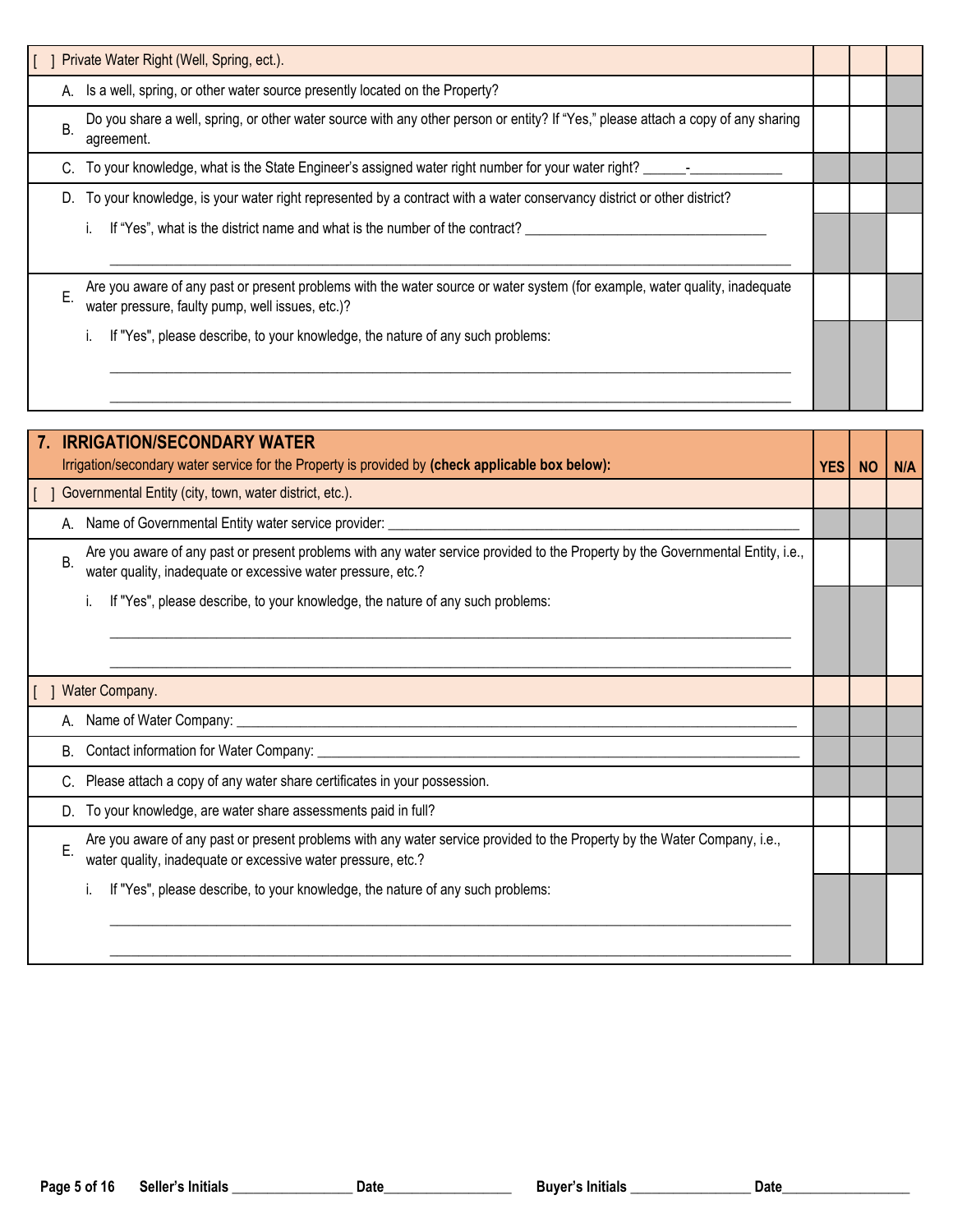|    | Private Water Right (Well, Spring, ect.).                                                                                                                                       |  |  |
|----|---------------------------------------------------------------------------------------------------------------------------------------------------------------------------------|--|--|
|    | A. Is a well, spring, or other water source presently located on the Property?                                                                                                  |  |  |
| Β. | Do you share a well, spring, or other water source with any other person or entity? If "Yes," please attach a copy of any sharing<br>agreement.                                 |  |  |
|    | C. To your knowledge, what is the State Engineer's assigned water right number for your water right?                                                                            |  |  |
| D. | To your knowledge, is your water right represented by a contract with a water conservancy district or other district?                                                           |  |  |
|    | If "Yes", what is the district name and what is the number of the contract?                                                                                                     |  |  |
|    |                                                                                                                                                                                 |  |  |
|    | Are you aware of any past or present problems with the water source or water system (for example, water quality, inadequate<br>water pressure, faulty pump, well issues, etc.)? |  |  |
|    | If "Yes", please describe, to your knowledge, the nature of any such problems:                                                                                                  |  |  |
|    |                                                                                                                                                                                 |  |  |
|    |                                                                                                                                                                                 |  |  |

| 8. |    | <b>SEWER/SEPTIC TANK</b>                                                                                                                                                            | <b>YES</b> | <b>NO</b> | N/A |
|----|----|-------------------------------------------------------------------------------------------------------------------------------------------------------------------------------------|------------|-----------|-----|
|    |    | A. Sewer for the Property will be provided by (check applicable box): [ ] Public Sewer [ ] Septic/Holding Tank                                                                      |            |           |     |
|    | B. |                                                                                                                                                                                     |            |           |     |
|    | C. | Are you aware of any past or present problems with the sewer or septic/holding service or components, for example, broken<br>sewer lines, consistently slow or clogged drains, etc? |            |           |     |
|    |    | If "Yes", please describe, to your knowledge, the nature of any such problems:<br>İ.                                                                                                |            |           |     |
|    |    |                                                                                                                                                                                     |            |           |     |
|    |    | D. To your knowledge, has the sewer lateral line or septic/holding tank been repaired or replaced?                                                                                  |            |           |     |
|    |    | If "Yes", please describe, to your knowledge, the nature of the repair or replacement, when it was repaired or replaced, and<br>i.<br>who performed the repair or replacement:      |            |           |     |
|    |    | If the Property is serviced by a septic/holding tank, to your knowledge, has the tank been inspected and/or pumped within the                                                       |            |           |     |
|    | Е. | past five years?                                                                                                                                                                    |            |           |     |
|    |    | If "Yes", please describe, to your knowledge, how many times the spectic/holding tank has been inspected and/or pumped<br>within the past five years?                               |            |           |     |
|    |    | Please provide the name, address, and phone number of the person and/or company that last serviced the septic/holding<br>ii.<br>tank. (Name)                                        |            |           |     |
|    |    |                                                                                                                                                                                     |            |           |     |
|    | F. | If the Property is serviced by a septic/holding tank, please describe the location of the septic tank and where it may be accessed<br>to be inspected/pumped:                       |            |           |     |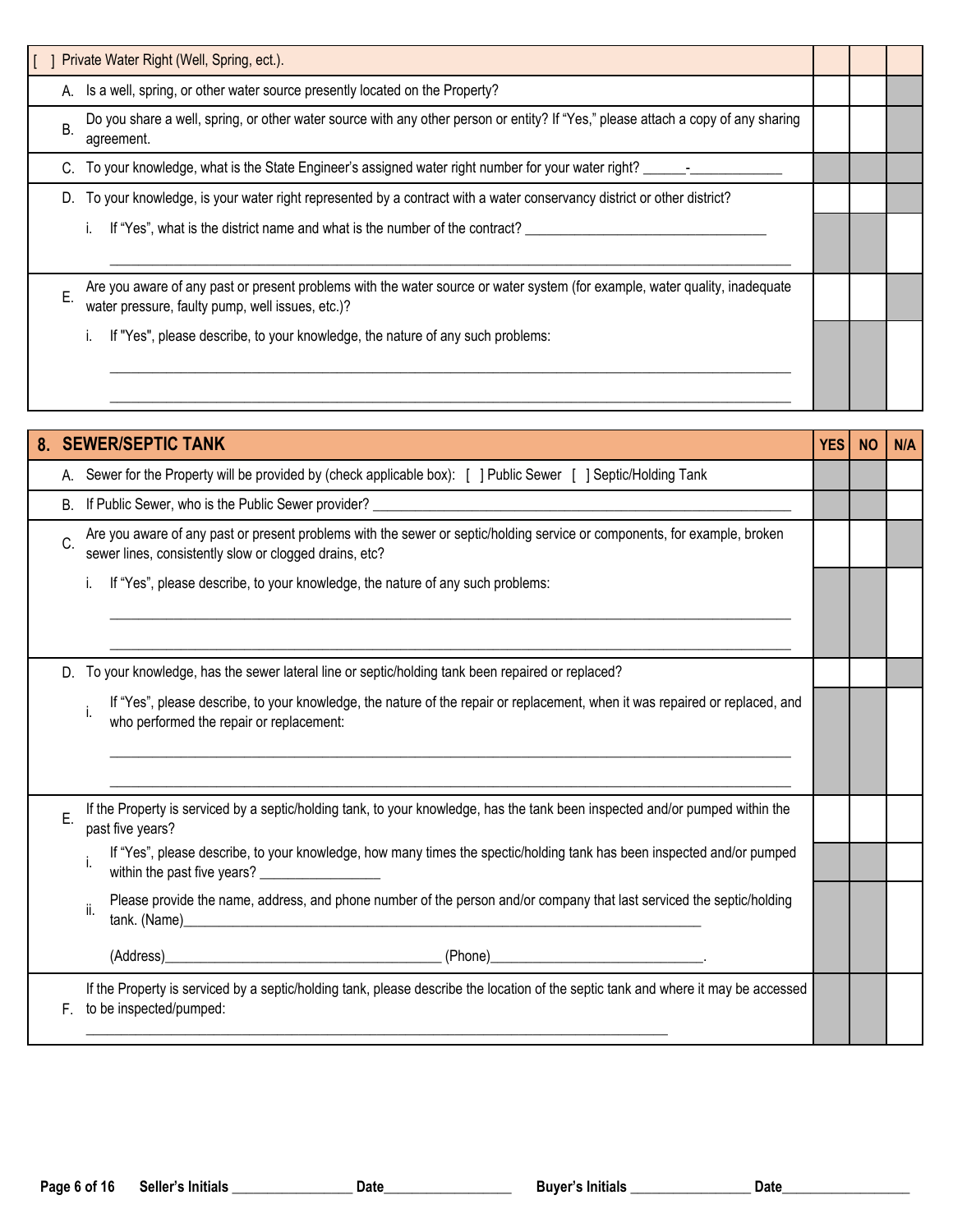| 9. HEATING/COOLING                                                                                                                                                                                                                    | <b>YES</b> | <b>NO</b> | N/A |
|---------------------------------------------------------------------------------------------------------------------------------------------------------------------------------------------------------------------------------------|------------|-----------|-----|
| Are you aware of any past or present problems with any of the heating or air-conditioning equipment, components or systems,<br>А.<br>for example, baseboard heating unit doesn't work, inadequate forced air from specific vent, etc? |            |           |     |
| If "Yes", please describe, to your knowledge, the nature of any such problems:                                                                                                                                                        |            |           |     |
| Has the evaporative cooling system been winterized? (water shut off, drained, etc.)<br>В.                                                                                                                                             |            |           |     |
| If "Yes", explain what has been done:                                                                                                                                                                                                 |            |           |     |
| Are any of heating/cooling equipment in place on the Property not owned by Seller (i.e. leased or tenant owned)?                                                                                                                      |            |           |     |
| If "Yes", please describe what equipment is not owned by Seller:                                                                                                                                                                      |            |           |     |

| <b>10. EQUIPMENT</b>                                                                                                                                                                                                                                                                                                                                                                                                                                       | YES | <b>NO</b> | N/A |
|------------------------------------------------------------------------------------------------------------------------------------------------------------------------------------------------------------------------------------------------------------------------------------------------------------------------------------------------------------------------------------------------------------------------------------------------------------|-----|-----------|-----|
| Are you aware of any past or present problems with any of the following: air purifier, audio system, central vacuum, computer<br>network, fire sprinkling system, automatic garage door opener, humidifier, intercom, media system, satellite dish & components,<br>А.<br>security system, smart home system, smoke alarm, tv antenna, water heater, water purifier, water softener, range hood, attic<br>vent fans, bathroom vent fans, or propane tanks? |     |           |     |
| If "Yes", please describe, to your knowledge, the nature of any such problems, for example, audio system doesn't work,<br>central vacuum doesn't work, etc?                                                                                                                                                                                                                                                                                                |     |           |     |
| Is any of the equipment in place on the Property listed in Section 10 (A) not owned by Seller (i.e. leased or tenant owned) or<br>Β.<br>being financed by Seller?                                                                                                                                                                                                                                                                                          |     |           |     |
| If "Yes", please describe which equipment is not owned or being financed by Seller:                                                                                                                                                                                                                                                                                                                                                                        |     |           |     |

|    | <b>11. APPLIANCES</b>                                                                                                                                                                                       | YES | NO | N/A |
|----|-------------------------------------------------------------------------------------------------------------------------------------------------------------------------------------------------------------|-----|----|-----|
| А. | Are you aware of any past or present problems with any of the following: dishwasher, disposal, dryer, freezer, indoor grill, microwave, oven, range, refrigerator, trash compactor, ice machine, or washer? |     |    |     |
|    | If "Yes", please describe, to your knowledge, the nature of any such problems, for example, disposal doesn't work, etc.?                                                                                    |     |    |     |
| В. | Are any of the appliances in place on the Property listed in Section 11 (A) not owned by Seller (i.e. leased or tenant owned)?                                                                              |     |    |     |
|    | If "Yes", please describe which appliances are not owned by Seller:                                                                                                                                         |     |    |     |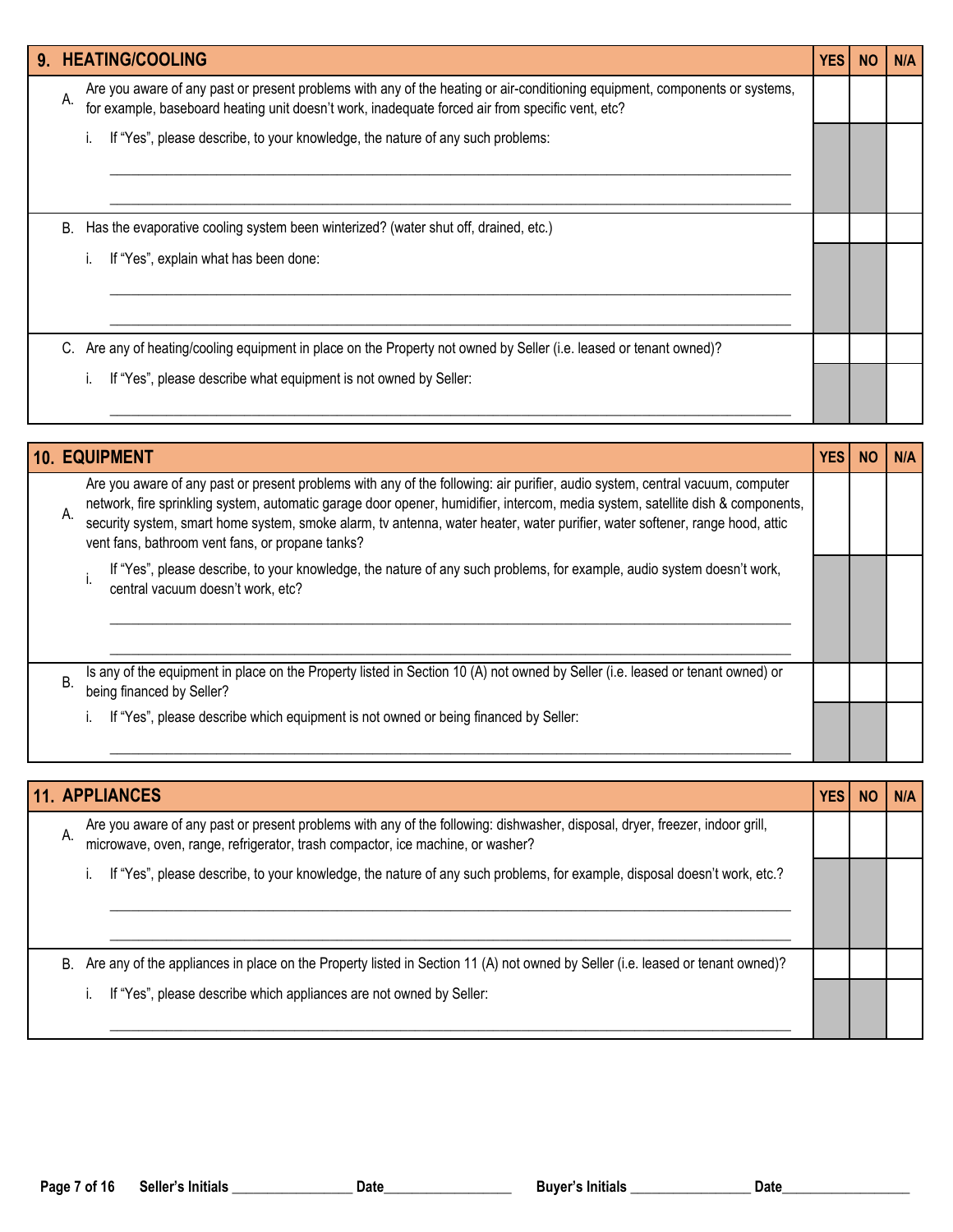|    | <b>12. FIREPLACES/STOVES</b>                                                                                                                                                                     | <b>YES</b> | <b>NO</b> | N/A |
|----|--------------------------------------------------------------------------------------------------------------------------------------------------------------------------------------------------|------------|-----------|-----|
| А. | Are you aware of any past or present problems with any of the following: fireplace insert, gas fireplace, gas fireplace starter,<br>woodburning fireplace, potbelly/wood stove, or pellet stove? |            |           |     |
|    | If "Yes", please describe, to your knowledge, the nature of any such problems, for example, gas fireplace starter doesn't<br>work, damper not working, etc.?                                     |            |           |     |
| Β. | Are any of the fireplaces/stoves in place on the Property listed in Section 12 (A) not owned by Seller (i.e. leased or tenant<br>owned)?                                                         |            |           |     |
|    | If "Yes", please describe which equipment is not owned by Seller:                                                                                                                                |            |           |     |

|    | <b>13. INTERIOR FEATURES</b>                                                                                                                                                                                                                                                                      | <b>YES</b> | <b>NO</b> | N/A |
|----|---------------------------------------------------------------------------------------------------------------------------------------------------------------------------------------------------------------------------------------------------------------------------------------------------|------------|-----------|-----|
| А. | Are you aware of any past or present problems with any of the interior features, including but not limited to, ceiling fans, dumb<br>waiter, elevator, flooring (stone, marble, hardwood, etc.), jetted bathtub(s), indoor pool, spa/hot tub, sauna, skylights, steam<br>room/shower, or wet bar? |            |           |     |
|    | If "Yes", please describe, to your knowledge, the nature of any such problems, for example, jetted bathtub doesn't work,<br>skylights leak, etc.?                                                                                                                                                 |            |           |     |
| В. | Are any of the interior features in place on the Property not owned by Seller (i.e. leased or tenant owned)?                                                                                                                                                                                      |            |           |     |
|    | If "Yes", please describe which interior features are not owned by Seller:                                                                                                                                                                                                                        |            |           |     |

|    | <b>14. EXTERIOR &amp; EXTERIOR FEATURES</b>                                                                                                                                                                                                        | <b>YES</b> | N/A |
|----|----------------------------------------------------------------------------------------------------------------------------------------------------------------------------------------------------------------------------------------------------|------------|-----|
| А. | Are you aware of any past or present problems with any of the exterior features, including but not limited to, gas barbeque, propane tank(s), heated driveway or walkway, lawn sprinkler system, pool, spa/hot tub, roof heat                      |            |     |
|    | If "Yes", please describe, to your knowledge, the nature of any such problems, for example, spa/hot tub leaks, heated<br>driveway only works on portion of driveway, etc.:                                                                         |            |     |
| Β. | With the exception of regular maintenance of the exterior surfaces of the Property (painting, staining, etc.), are you aware of any<br>past or present problems with any portion of the exterior, for example, moisture damage behind stucco, etc? |            |     |
|    | If "Yes" please describe, to your knowledge, the nature of any such problems:                                                                                                                                                                      |            |     |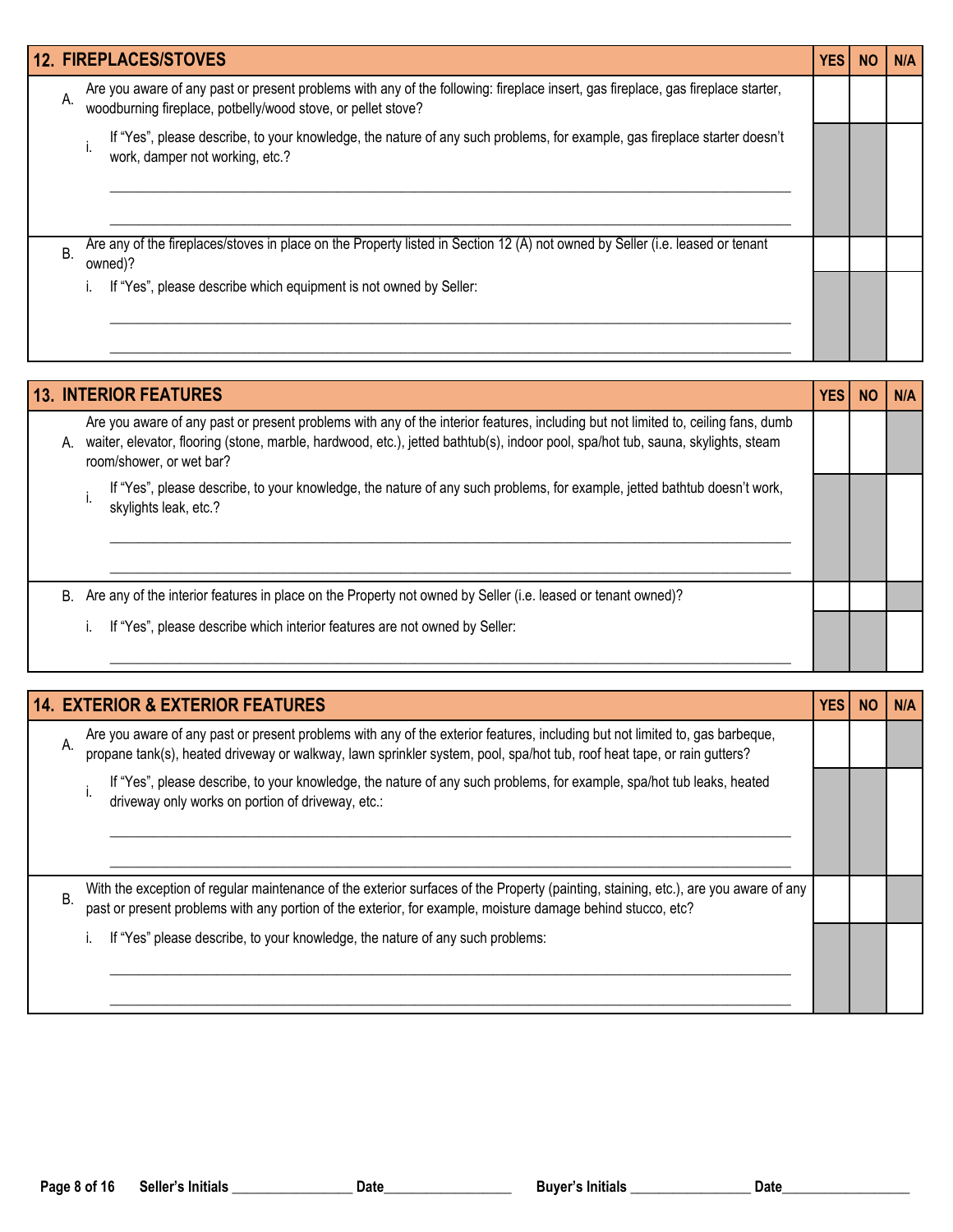| Has the outdoor sprinkler system been winterized? (water shut off, pipes drained, etc.)<br>C. |  |  |
|-----------------------------------------------------------------------------------------------|--|--|
| If "Yes", please describe what has been done:                                                 |  |  |
|                                                                                               |  |  |
|                                                                                               |  |  |
| Are any of the exterior features not owned by Seller (i.e. leased or tenant owned)?<br>D.     |  |  |
| If "Yes", please describe which exterior features are not owned by Seller:                    |  |  |
|                                                                                               |  |  |

| <b>15. TERMITES/DRY ROT/PESTS</b>                                                                                                           | <b>YES</b> | <b>NO</b> | <b>N/A</b> |
|---------------------------------------------------------------------------------------------------------------------------------------------|------------|-----------|------------|
| Are you aware of any past or present problems with termites, dry rot, rodents, or pests on or affecting the Property?<br>А.                 |            |           |            |
| If "Yes", please describe, to your knowledge, the nature and location of any such problems:                                                 |            |           |            |
|                                                                                                                                             |            |           |            |
|                                                                                                                                             |            |           |            |
| Are you aware of any damage to the Property caused by termites, dry rot, rodents, or pests?<br>В.                                           |            |           |            |
| If "Yes" please describe, to your knowledge, the nature and location of any such damage, and any efforts to mitigate such<br>damage:        |            |           |            |
|                                                                                                                                             |            |           |            |
| To your knowledge, are there any written warranties or other termite or pest control coverage presently in place for the<br>C.<br>Property? |            |           |            |
| If "Yes" please attach any copies of such warranties in your possession.                                                                    |            |           |            |

|    | <b>16. STRUCTURAL ITEMS &amp; SOILS</b>                                                                                                                     | YES | <b>NO</b> | <b>N/A</b> |
|----|-------------------------------------------------------------------------------------------------------------------------------------------------------------|-----|-----------|------------|
| А. | Are you aware of any settlement or heaving of soil on the Property or on any adjoining Property (collapsible or expansive soils,<br>poorly compacted fill)? |     |           |            |
|    | If "Yes", please describe, to your knowledge, the nature and location of any settlement or heaving of soil:                                                 |     |           |            |
| Β. | Are you aware of any sliding or earth movement on the Property or on any adjoining Property (landslides, falling rocks, debris or<br>mud flows)?            |     |           |            |
|    | If "Yes", please describe, to your knowledge, the nature and location of any such shifting, problems, etc:                                                  |     |           |            |
| C. | Are you aware of any past or present movement, shifting, deterioration, or other problems with the walls or foundation?                                     |     |           |            |
|    | If "Yes", please describe, to your knowledge, the nature and location of any such shifting, problems, etc:<br>ı.                                            |     |           |            |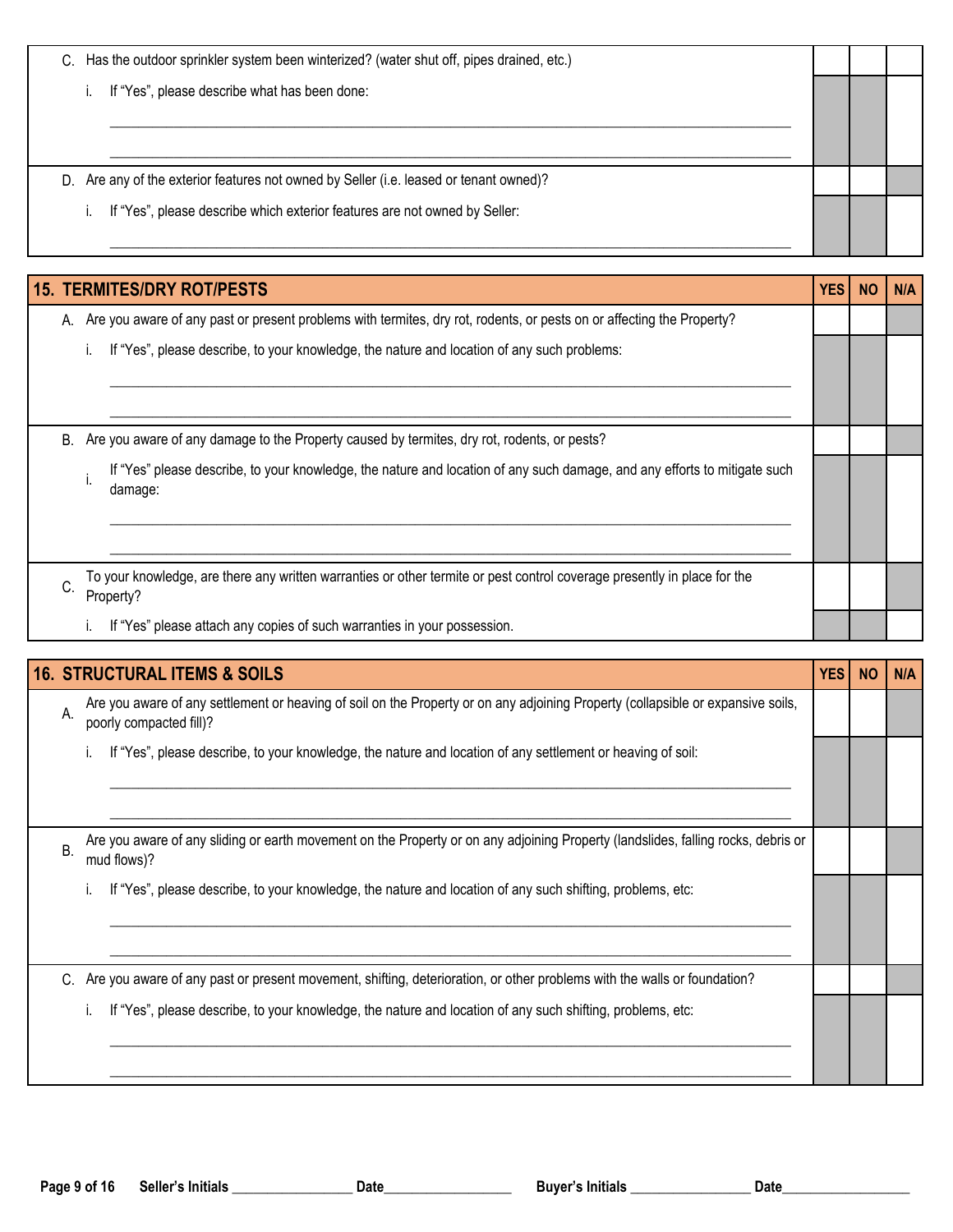| D. | To your knowledge, does any portion of the Property contain any subsurface debris that has been buried, covered or<br>abandoned, including, but not limited to, any discarded or abandoned construction materials, concrete, footings or foundations,<br>underground tanks, trash, etc? |  |  |
|----|-----------------------------------------------------------------------------------------------------------------------------------------------------------------------------------------------------------------------------------------------------------------------------------------|--|--|
|    | If "Yes", please describe the nature and location of such subsurface debris:                                                                                                                                                                                                            |  |  |
| Е. | Please describe, to your knowledge, any action taken to repair or mitigate any of the issues described in 16A through 16D:                                                                                                                                                              |  |  |
| F. | Are you aware of any geologic, soils, or engineering reports that have been prepared for the Property?                                                                                                                                                                                  |  |  |
|    | If "Yes", please attach a copy of any such reports in your possession.                                                                                                                                                                                                                  |  |  |

|           | <b>17. BOUNDARIES &amp; EASEMENTS</b>                                                                                                           | <b>YES</b> | <b>NO</b> | N/A |
|-----------|-------------------------------------------------------------------------------------------------------------------------------------------------|------------|-----------|-----|
| A.        | Do you know if anything on your Property (such as a fence, deck, or any other improvement) encroaches (extends) onto any<br>adjoining property? |            |           |     |
|           | If "Yes", please describe, to your knowledge, the nature and approximate location of any such encroachment:                                     |            |           |     |
| <b>B.</b> | Do you know if anything on any adjoining property (such as a fence, deck, or any other improvements) encroaches onto your<br>Property?          |            |           |     |
|           | If "Yes", please describe, to your knowledge, the nature and approximate location of any such encroachment:                                     |            |           |     |
|           |                                                                                                                                                 |            |           |     |
|           | C. Are you aware of any boundary disputes or conflicts involving your Property and any adjoining property or properties?                        |            |           |     |
|           | If "Yes" please describe, to your knowledge, the nature and location of any such boundary disputes or conflicts:<br>Τ.                          |            |           |     |
| D.        | Are you aware of any unrecorded easements affecting the Property?                                                                               |            |           |     |
|           | If "Yes" please describe, to your knowledge, the nature and approximate location of any such easement:<br>Τ.                                    |            |           |     |

| <b>18. ELECTRICAL</b>                                                                                                                | <b>YES</b> | <b>NO</b> | <b>N/A</b> |
|--------------------------------------------------------------------------------------------------------------------------------------|------------|-----------|------------|
| A. Are you aware of any past or present problems with any electrical switches, outlets, and/or any portion of the electrical system? |            |           |            |
| If "Yes", please describe, to your knowledge, the nature of any such problems:                                                       |            |           |            |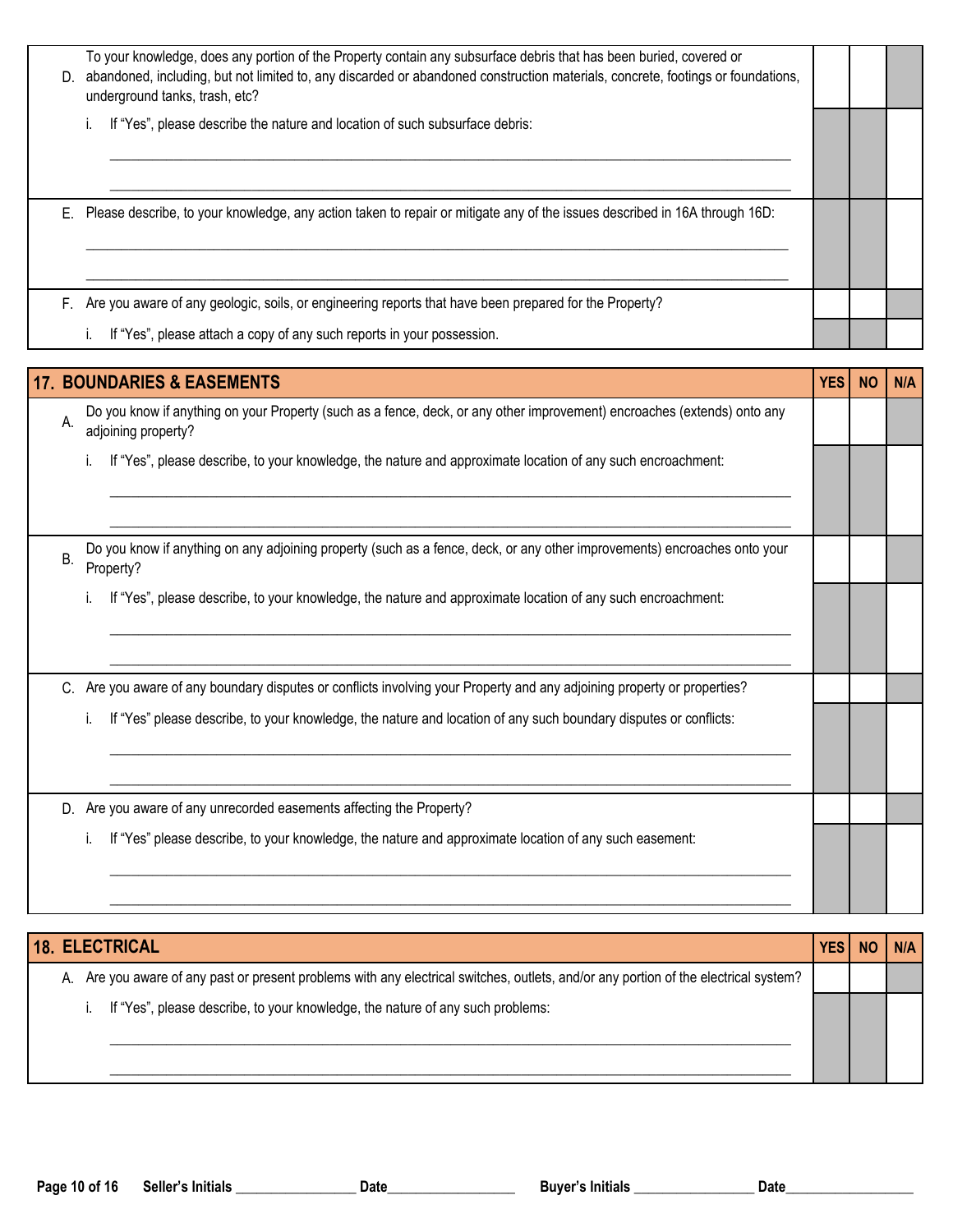|    | <b>19. MOLD</b>                                                                                                                                                                                                                      | YES        | <b>NO</b> | N/A |
|----|--------------------------------------------------------------------------------------------------------------------------------------------------------------------------------------------------------------------------------------|------------|-----------|-----|
| А. | With the exception of any occasional accumulation of mold and mildew in bathroom shower, tub and sink areas, are you aware<br>of any past or present mold on walls, ceilings, floors, or any other interior portion of the Property? |            |           |     |
|    | If "Yes", please describe, to your knowledge, the nature of any such mold:<br>i.                                                                                                                                                     |            |           |     |
|    |                                                                                                                                                                                                                                      |            |           |     |
| В. | Have you had the Property inspected for the existence of any mold?                                                                                                                                                                   |            |           |     |
|    | If "Yes", please describe, to your knowledge, the results of the inspection, and attach copies of any inspection reports in<br>your possession:                                                                                      |            |           |     |
|    |                                                                                                                                                                                                                                      |            |           |     |
|    | <b>20. OTHER MOISTURE CONDITIONS</b>                                                                                                                                                                                                 | <b>YES</b> | <b>NO</b> | N/A |
| А. | In reference to the basement and/or crawlspace, are you aware of any past or present water leakage, water accumulation or<br>dampness?                                                                                               |            |           |     |
|    | If "Yes", please describe, to your knowledge, the nature of any past or present water leakage, water accumulation or<br>dampness:                                                                                                    |            |           |     |
|    | Are you aware of any past or present water or moisture-related damage caused by: flooding; lot drainage; moisture seepage or                                                                                                         |            |           |     |
| В. | condensation; sewer overflow/backup; leaking or broken pipes, pipe fittings, or plumbing fixtures; or leaking appliances, fixtures,<br>or equipment?                                                                                 |            |           |     |
|    | If "Yes", please describe, to your knowledge, the nature and location of any such water or moisture-related damage:                                                                                                                  |            |           |     |
|    | C. To your knowledge, has the main water line been repaired or replaced?                                                                                                                                                             |            |           |     |
|    | If "Yes", please describe, to your knowledge, the nature of the repair or replacement, when the main water line was repaired<br>or replaced, and who performed the repair or replacement:                                            |            |           |     |
|    |                                                                                                                                                                                                                                      |            |           |     |
| D. | Please describe, to your knowledge, any attempts to repair any moisture-related damage and/or to prevent any recurrence of<br>water and moisture-related problems on the Property:                                                   |            |           |     |
| Е. | Are you aware of any wetlands located on the Property?                                                                                                                                                                               |            |           |     |
|    | If "Yes", please describe, to your knowledge, the nature and location of any wetlands on the Property:<br>İ.                                                                                                                         |            |           |     |
|    |                                                                                                                                                                                                                                      |            |           |     |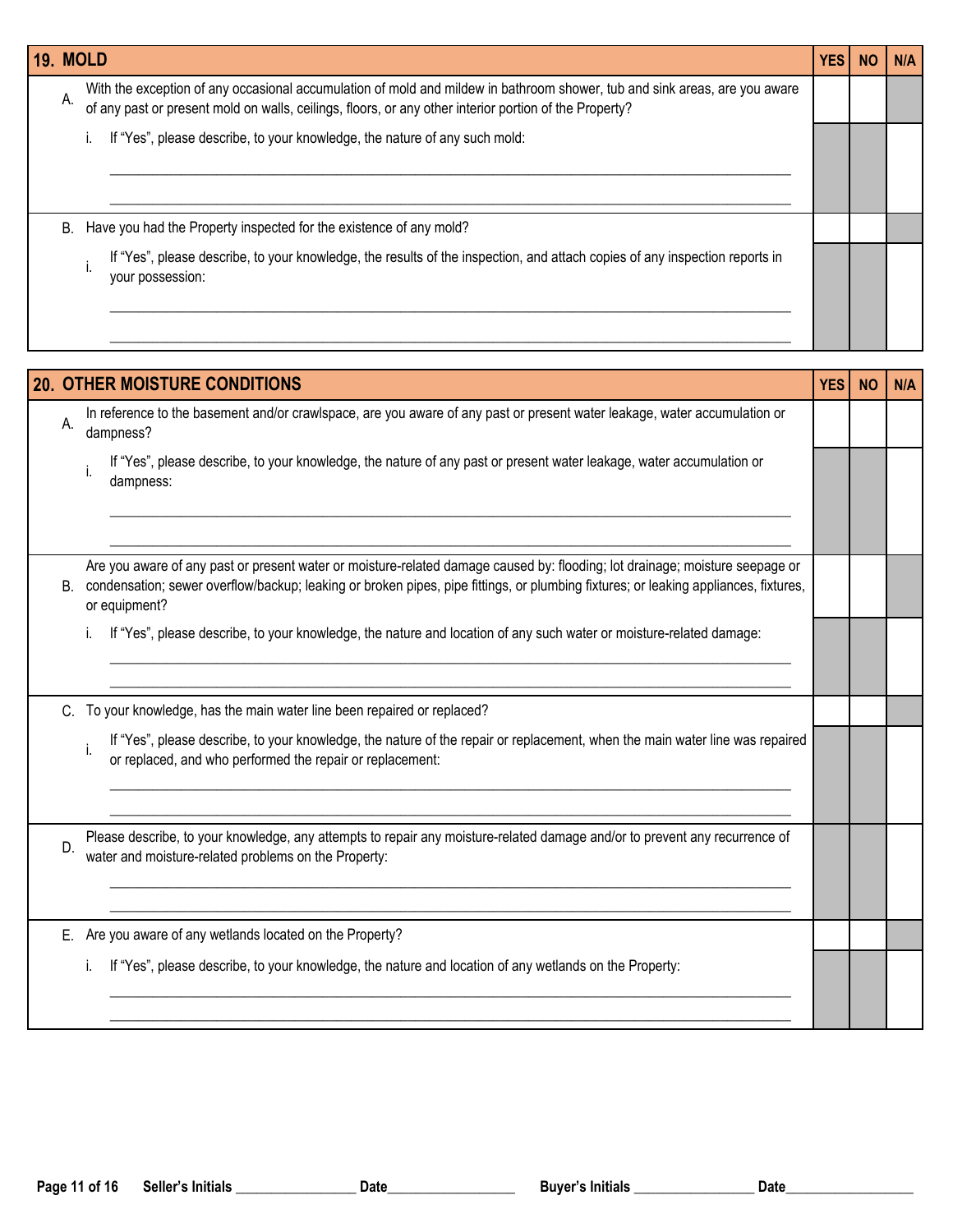F. Are you aware of any attempts to mitigate any wetland issues through the Army Corps of Engineers?

i. If "Yes", please describe:

G. To your knowledge, is the Property located in a floodplain?

H To your knowledge, is any portion of the Property subject to standing water or flooding?

i. If "Yes", please describe:

| 21. HAZARDOUS CONDITIONS<br>YES |                                                                                                                                                                                                                                                                                                                                              |  |  |  |  |  |  |
|---------------------------------|----------------------------------------------------------------------------------------------------------------------------------------------------------------------------------------------------------------------------------------------------------------------------------------------------------------------------------------------|--|--|--|--|--|--|
| А.                              | With the exception of methamphetamines (see Section 21.C below), are you aware of any past or present hazardous conditions,<br>substances, or materials on the Property, such as asbestos, lead-based paint, methane gas, radon gas, radioactive or toxic<br>materials, or ureaformaldehyde foam insulation, buried storage tanks and lines? |  |  |  |  |  |  |
|                                 | If "Yes", please describe, to your knowledge, the nature of any such hazardous conditions:                                                                                                                                                                                                                                                   |  |  |  |  |  |  |
| В.                              | Please describe, to your knowledge, any attempts to mitigate any such hazardous condition(s):                                                                                                                                                                                                                                                |  |  |  |  |  |  |
|                                 | To your knowledge, is the Property currently contaminated from the use, storing, or manufacturing of methamphetamines?                                                                                                                                                                                                                       |  |  |  |  |  |  |

\_\_\_\_\_\_\_\_\_\_\_\_\_\_\_\_\_\_\_\_\_\_\_\_\_\_\_\_\_\_\_\_\_\_\_\_\_\_\_\_\_\_\_\_\_\_\_\_\_\_\_\_\_\_\_\_\_\_\_\_\_\_\_\_\_\_\_\_\_\_\_\_\_\_\_\_\_\_\_\_\_\_\_\_\_\_\_\_\_\_\_\_\_\_\_\_ \_\_\_\_\_\_\_\_\_\_\_\_\_\_\_\_\_\_\_\_\_\_\_\_\_\_\_\_\_\_\_\_\_\_\_\_\_\_\_\_\_\_\_\_\_\_\_\_\_\_\_\_\_\_\_\_\_\_\_\_\_\_\_\_\_\_\_\_\_\_\_\_\_\_\_\_\_\_\_\_\_\_\_\_\_\_\_\_\_\_\_\_\_\_\_\_

\_\_\_\_\_\_\_\_\_\_\_\_\_\_\_\_\_\_\_\_\_\_\_\_\_\_\_\_\_\_\_\_\_\_\_\_\_\_\_\_\_\_\_\_\_\_\_\_\_\_\_\_\_\_\_\_\_\_\_\_\_\_\_\_\_\_\_\_\_\_\_\_\_\_\_\_\_\_\_\_\_\_\_\_\_\_\_\_\_\_\_\_\_\_\_\_ \_\_\_\_\_\_\_\_\_\_\_\_\_\_\_\_\_\_\_\_\_\_\_\_\_\_\_\_\_\_\_\_\_\_\_\_\_\_\_\_\_\_\_\_\_\_\_\_\_\_\_\_\_\_\_\_\_\_\_\_\_\_\_\_\_\_\_\_\_\_\_\_\_\_\_\_\_\_\_\_\_\_\_\_\_\_\_\_\_\_\_\_\_\_\_\_

| <b>22. HOMEOWNERS ASSOCIATION</b><br><b>YES</b>                                                                                                                                                                                                                                                                                                                                                                                                                                                  |                                                                                                                                                                                                                 |  |  |  |  |  |  |  |
|--------------------------------------------------------------------------------------------------------------------------------------------------------------------------------------------------------------------------------------------------------------------------------------------------------------------------------------------------------------------------------------------------------------------------------------------------------------------------------------------------|-----------------------------------------------------------------------------------------------------------------------------------------------------------------------------------------------------------------|--|--|--|--|--|--|--|
| Is the Property part of a condominium or other homeowner's association (HOA)?<br>А.                                                                                                                                                                                                                                                                                                                                                                                                              |                                                                                                                                                                                                                 |  |  |  |  |  |  |  |
|                                                                                                                                                                                                                                                                                                                                                                                                                                                                                                  | If "Yes", to your knowledge, is the Property part of multiple HOAs?                                                                                                                                             |  |  |  |  |  |  |  |
| B <sub>1</sub>                                                                                                                                                                                                                                                                                                                                                                                                                                                                                   | Please describe the HOA payment amount, frequency, and what utilities and/or services are included: _________                                                                                                   |  |  |  |  |  |  |  |
|                                                                                                                                                                                                                                                                                                                                                                                                                                                                                                  |                                                                                                                                                                                                                 |  |  |  |  |  |  |  |
|                                                                                                                                                                                                                                                                                                                                                                                                                                                                                                  | Does the HOA(s) levy dues or assessments for maintenance of common areas and/or other common expenses?                                                                                                          |  |  |  |  |  |  |  |
| Some HOAs, special improvement districts and/or other specially planned areas, under their governing documents, charge a fee<br>that is due to such entity as a result of the transfer of title to the Property from Seller to Buyer. Such change of ownership fees<br>D.<br>are sometimes referred to as transfer fees, community enhancement fees, HOA reinvestment fees, etc. Regardless of what the<br>change of ownership fee is titled, to your knowledge, does the HOA charge such a fee? |                                                                                                                                                                                                                 |  |  |  |  |  |  |  |
|                                                                                                                                                                                                                                                                                                                                                                                                                                                                                                  | If "Yes", please describe, to your knowledge, the HOA change of ownership amount:                                                                                                                               |  |  |  |  |  |  |  |
| E.                                                                                                                                                                                                                                                                                                                                                                                                                                                                                               | For questions regarding the HOA(s), including past, present or future dues or assessments, or regarding financial statements, bylaws, HOA meetings and minutes, information may be obtained from the following: |  |  |  |  |  |  |  |
|                                                                                                                                                                                                                                                                                                                                                                                                                                                                                                  |                                                                                                                                                                                                                 |  |  |  |  |  |  |  |
|                                                                                                                                                                                                                                                                                                                                                                                                                                                                                                  |                                                                                                                                                                                                                 |  |  |  |  |  |  |  |
|                                                                                                                                                                                                                                                                                                                                                                                                                                                                                                  | F. Are you aware if the HOA(s) has been involved any past or ongoing lawsuits or litigation?                                                                                                                    |  |  |  |  |  |  |  |
|                                                                                                                                                                                                                                                                                                                                                                                                                                                                                                  | If "Yes", please describe, to your knowledge, any information regarding the timing and nature of the lawsuit(s):                                                                                                |  |  |  |  |  |  |  |
|                                                                                                                                                                                                                                                                                                                                                                                                                                                                                                  |                                                                                                                                                                                                                 |  |  |  |  |  |  |  |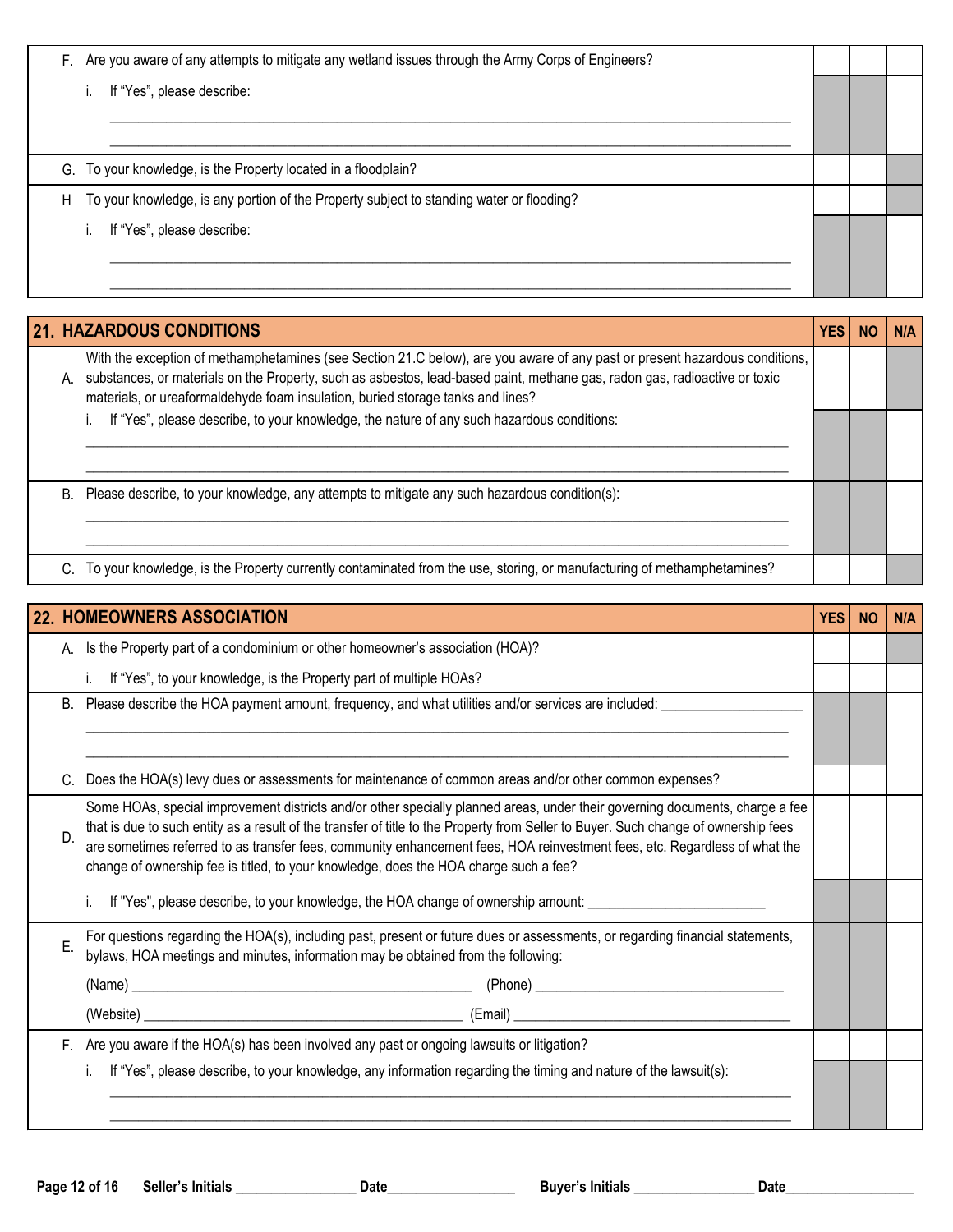| <b>23. PUBLIC INFRASTRUCTURE DISTRICT</b> |                                                                                                               |  |  |  |  |  |
|-------------------------------------------|---------------------------------------------------------------------------------------------------------------|--|--|--|--|--|
|                                           | A. Are you aware if the Property is located within a public infrastructure district (PID)?                    |  |  |  |  |  |
|                                           | B. Are you aware of any ongoing property tax obligations because of the PID's issuance of a limited tax bond? |  |  |  |  |  |
|                                           | If "Yes", please describe, to your knowledge, the nature and amount owed on a annual basis:                   |  |  |  |  |  |
|                                           |                                                                                                               |  |  |  |  |  |
|                                           |                                                                                                               |  |  |  |  |  |

|                                                                                                                                                     | <b>24. UNPAID ASSESSMENTS</b>                                                                                                                            | <b>YES</b> | <b>NO</b> | N/A |
|-----------------------------------------------------------------------------------------------------------------------------------------------------|----------------------------------------------------------------------------------------------------------------------------------------------------------|------------|-----------|-----|
| Are you aware of any HOA, municipal, special improvement district, PID or other assessments that are presently owing against<br>Α.<br>the Property? |                                                                                                                                                          |            |           |     |
|                                                                                                                                                     | If "Yes", please describe, to your knowledge, the nature and amount owed:                                                                                |            |           |     |
| B.                                                                                                                                                  | Are you aware of any potential HOA, municipal, special improvement district or PID assessments that may be pending approval?                             |            |           |     |
|                                                                                                                                                     | If "Yes", please describe, to your knowledge, the pending special assessments that have not yet been approved:                                           |            |           |     |
| C.                                                                                                                                                  | Are you aware of any HOA, municipal, special improvement district or PID assessments that have been approved but not yet<br>levied against the Property? |            |           |     |
|                                                                                                                                                     | If "Yes", please describe, to your knowledge, the nature and amount of any such approved, but not yet levied, assessments:                               |            |           |     |

|    | <b>25. INSURANCE</b>                                                                                                                                                                                                                                             | <b>YES</b> |  |
|----|------------------------------------------------------------------------------------------------------------------------------------------------------------------------------------------------------------------------------------------------------------------|------------|--|
| А. | During your ownership of the Property, have you filed any insurance claims based on loss or damage to the Property? Buyer is<br>advised to seek a comprehensive loss underwriting exchange (CLUE) report regarding any insurance claims made on the<br>Property. |            |  |
| В. | If the Property is part of a condominium or other homeowner's association, do you know if the HOA has filed any insurance<br>claims for loss or damage to any portion of the development?                                                                        |            |  |
|    | If "Yes", please describe, to your knowledge, the nature of any such claims:                                                                                                                                                                                     |            |  |

| <b>26. ENERGY EFFICIENCY</b>                                                                                                                                                                  | <b>YES</b> | <b>NO</b> |  |
|-----------------------------------------------------------------------------------------------------------------------------------------------------------------------------------------------|------------|-----------|--|
| During your ownership of the Property, have you had an independent energy efficiency assessment of the Property conducted<br>by an individual or entity that specializes in such assessments? |            |           |  |
| If "Yes", please attach a copy of the assessment if available.                                                                                                                                |            |           |  |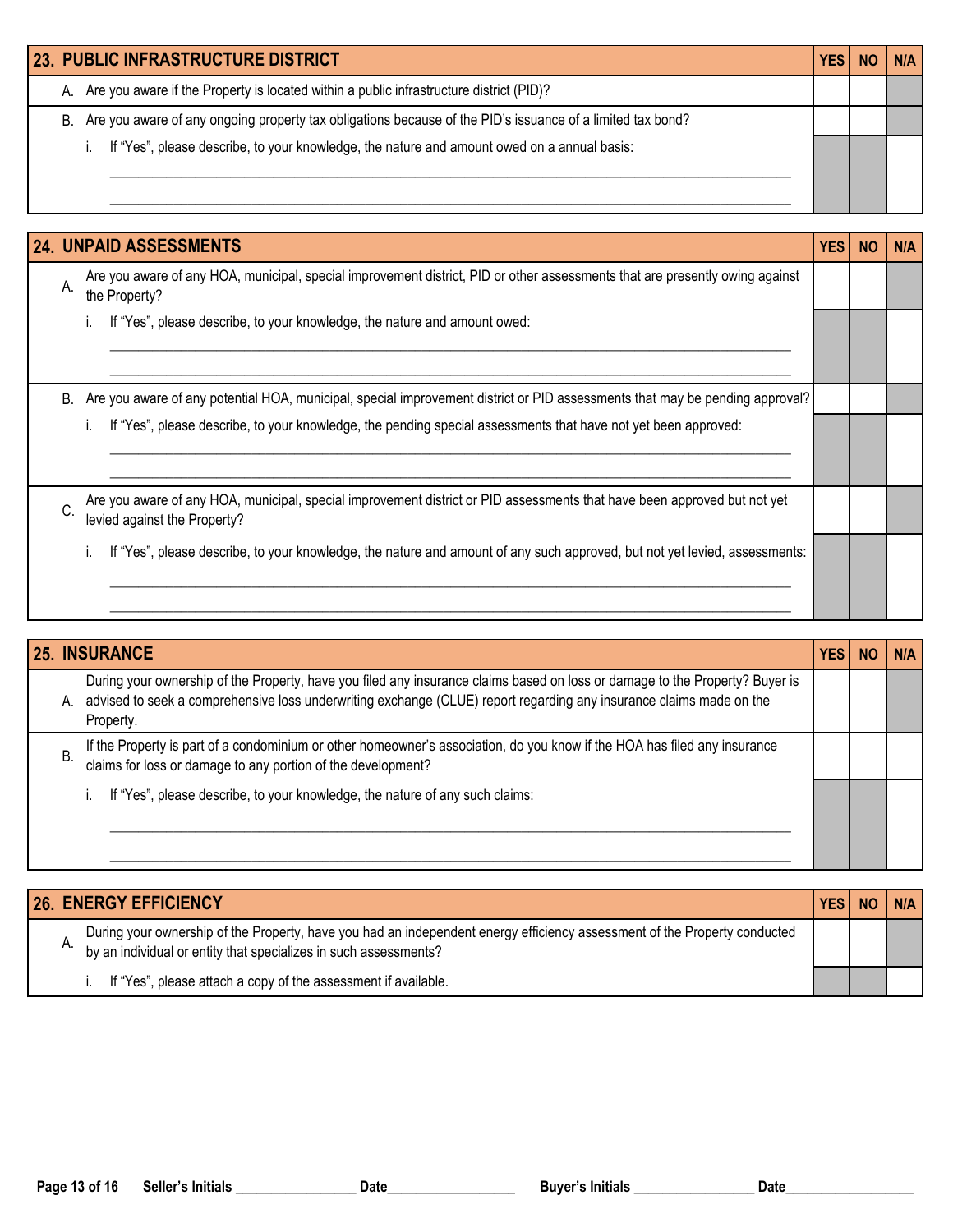| During your ownership of the Property have any energy efficiency improvements (such as added insulation, sealing air leaks, efficient lighting, efficient windows, or efficient heating or cooling systems) been made to the p |  |  |
|--------------------------------------------------------------------------------------------------------------------------------------------------------------------------------------------------------------------------------|--|--|
| If "Yes", please describe, to your knowledge, the general nature of the improvements:                                                                                                                                          |  |  |
|                                                                                                                                                                                                                                |  |  |

|    | 27. SOLAR PANEL SYSTEM<br><b>YES</b>                                                                                                                                                                                                                                                                               |  |  |  |  |  |  |  |
|----|--------------------------------------------------------------------------------------------------------------------------------------------------------------------------------------------------------------------------------------------------------------------------------------------------------------------|--|--|--|--|--|--|--|
| А. | To your knowledge, does the Property have a Solar Panel System ("System") that supplies power to the Property? If "Yes",<br>please respond to Sections 27 (B) through (H) below as applicable.                                                                                                                     |  |  |  |  |  |  |  |
| В. | To your knowledge, when was the System installed? __________________ (year)                                                                                                                                                                                                                                        |  |  |  |  |  |  |  |
| C. | The contact information for the solar company is as follows:                                                                                                                                                                                                                                                       |  |  |  |  |  |  |  |
|    |                                                                                                                                                                                                                                                                                                                    |  |  |  |  |  |  |  |
|    |                                                                                                                                                                                                                                                                                                                    |  |  |  |  |  |  |  |
|    | D. The financial status of the System is (check applicable box):                                                                                                                                                                                                                                                   |  |  |  |  |  |  |  |
|    | [ ] Subject to an existing lease agreement ("Lease")<br>[ ] Owned free and clear                                                                                                                                                                                                                                   |  |  |  |  |  |  |  |
|    | Subject to a power purchase agreement ("PPA") [ ] Financed by an unpaid load ("System Financing")                                                                                                                                                                                                                  |  |  |  |  |  |  |  |
| Е. | If subject to a Lease, PPA, or System Financing please attach a copy of the applicable documentation.                                                                                                                                                                                                              |  |  |  |  |  |  |  |
| F. | If subject to a Lease, PPA or System Financing, the contact information for the company servicing the financing is as follows:                                                                                                                                                                                     |  |  |  |  |  |  |  |
|    |                                                                                                                                                                                                                                                                                                                    |  |  |  |  |  |  |  |
|    |                                                                                                                                                                                                                                                                                                                    |  |  |  |  |  |  |  |
|    | Are you aware of any past or present problems with the System and its individual components (including, but not limited to, solar<br>G. panels, inverters, charge controllers, batteries, battery charge controller, backup generator, solar array disconnect, power meter,<br>and/or power converter and cables)? |  |  |  |  |  |  |  |
|    | If "Yes," please describe the nature of the problem(s), including when you experienced such problem, the component(s)<br>affected, any information you received, attempt(s) made to remediate the problem, and whether, to your knowledge, the<br>i.<br>problem has been resolved:                                 |  |  |  |  |  |  |  |
| Η. | Please provide any information in your possession on any maintenance or repairs that have been completed on the System,<br>including dates, the company performing any services, any components that have been replaced, and a brief description of any<br>work performed.                                         |  |  |  |  |  |  |  |

|                                                                                                                                                                                      |  |      |  | 28. ALTERNATE/ADDITIONAL POWER SYSTEMS (OTHER THAN SOLAR)        |  | NΩ |  |
|--------------------------------------------------------------------------------------------------------------------------------------------------------------------------------------|--|------|--|------------------------------------------------------------------|--|----|--|
| To your knowledge, does the Property have an alternate/additional power system (other than solar) that supplies power to the<br>Property or power company such as wind or generator? |  |      |  |                                                                  |  |    |  |
|                                                                                                                                                                                      |  |      |  | If "Yes", what type(s) of alternate power source(s) do you have? |  |    |  |
|                                                                                                                                                                                      |  | Wind |  | Other<br>l Generator                                             |  |    |  |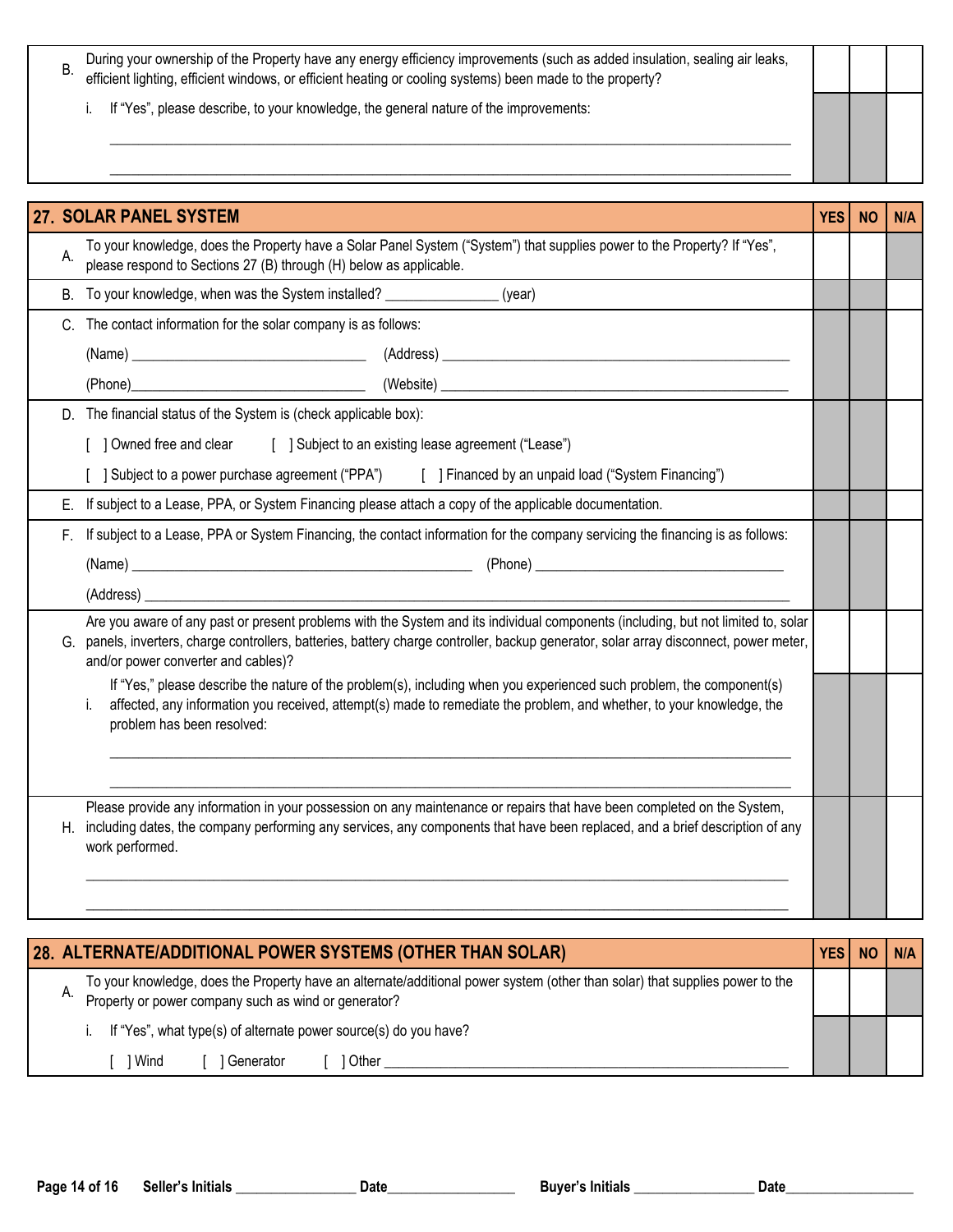| В. | Are you aware of any past or present problems with the alternate/additional power system(s) and its individual components?                                                                                                                                                   |  |  |
|----|------------------------------------------------------------------------------------------------------------------------------------------------------------------------------------------------------------------------------------------------------------------------------|--|--|
|    | If "Yes," please describe the nature of the problem(s), including when you experienced such problem, the component(s)<br>affected, any information you received, attempt(s) made to remediate the problem, and whether, to your knowledge, the<br>problem has been resolved: |  |  |
|    | Is the equipment for the alternate/additional power system(s) leased or financed?                                                                                                                                                                                            |  |  |
| D. | For questions regarding the alternate/additional power system(s), information may be obtained from the following:                                                                                                                                                            |  |  |
|    |                                                                                                                                                                                                                                                                              |  |  |
|    |                                                                                                                                                                                                                                                                              |  |  |
| E. | A copy of the documentation for the alternate/additional power system lease, power purchase agreement, or financing, if<br>applicable, is attached.                                                                                                                          |  |  |
|    |                                                                                                                                                                                                                                                                              |  |  |
|    | 29. ADDITIONAL DISCLOSURES                                                                                                                                                                                                                                                   |  |  |
|    | Please disclose any additional material information that you are aware of and/or please clarify any disclosures made above:                                                                                                                                                  |  |  |
|    |                                                                                                                                                                                                                                                                              |  |  |
|    |                                                                                                                                                                                                                                                                              |  |  |

 $\overline{\phantom{0}}$